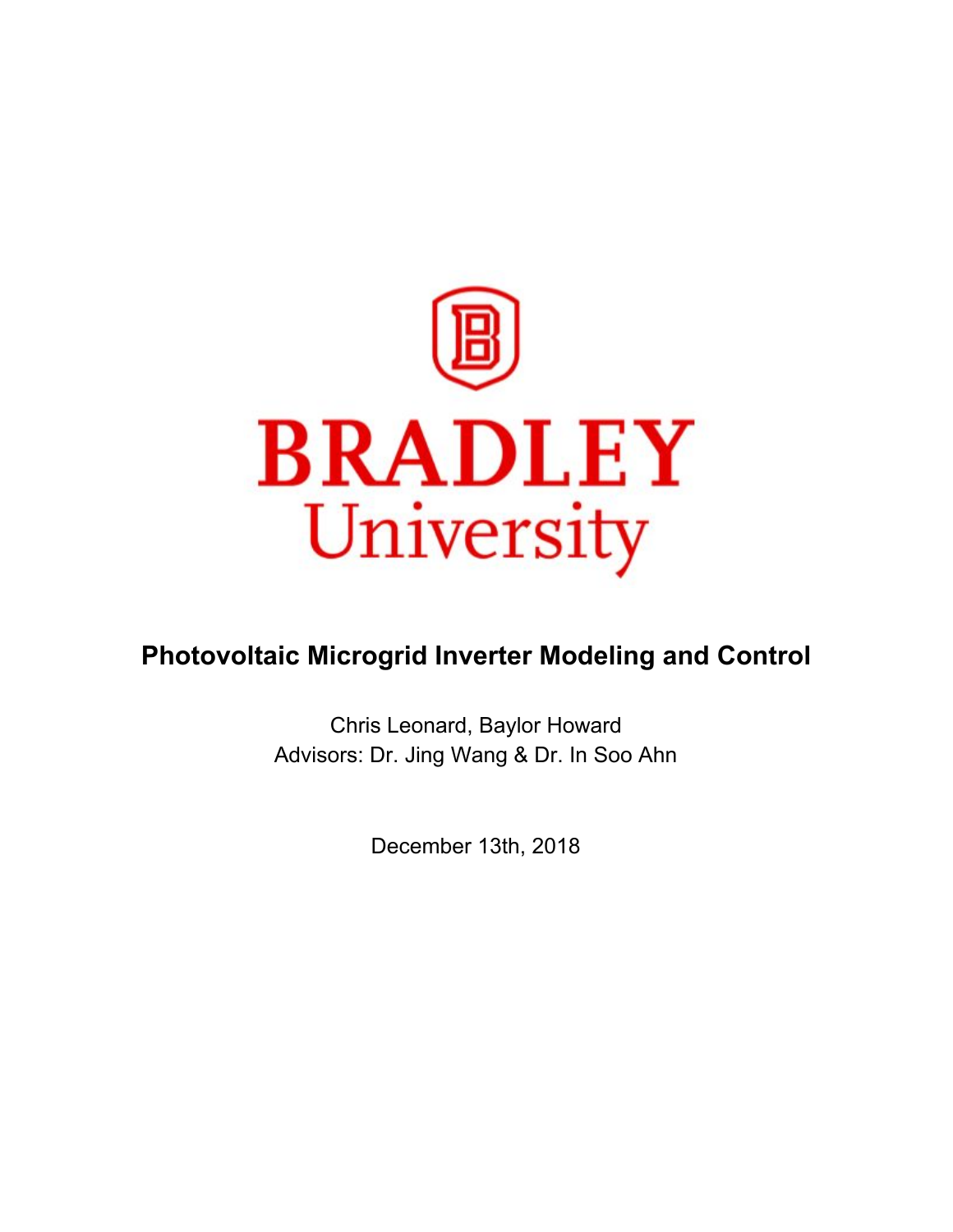# **Table of Contents**

| $\mathbf{1}$ . | <b>Introduction</b>                         |                          | 3                       |
|----------------|---------------------------------------------|--------------------------|-------------------------|
|                |                                             | <b>Problem Statement</b> | 3                       |
| 2.             | <b>Technical Approach and System Models</b> |                          | $\overline{\mathbf{4}}$ |
|                | 2.1.                                        | Subsystems               | 5                       |
|                | 2.2.                                        | <b>Research Tasks</b>    | 6                       |
|                |                                             | 2.3. Software Validation | 6                       |
|                | 2.4.                                        | System Integration       | $\overline{7}$          |
| 3.             | <b>Preliminary Results</b>                  |                          | $\overline{7}$          |
| 4.             | <b>Timeline</b>                             |                          | 10                      |
| 5.             | <b>Budget</b>                               |                          | 10                      |
| 6.             | <b>Conclusion</b>                           |                          | 10                      |
| 7.             | <b>References</b>                           |                          | 11                      |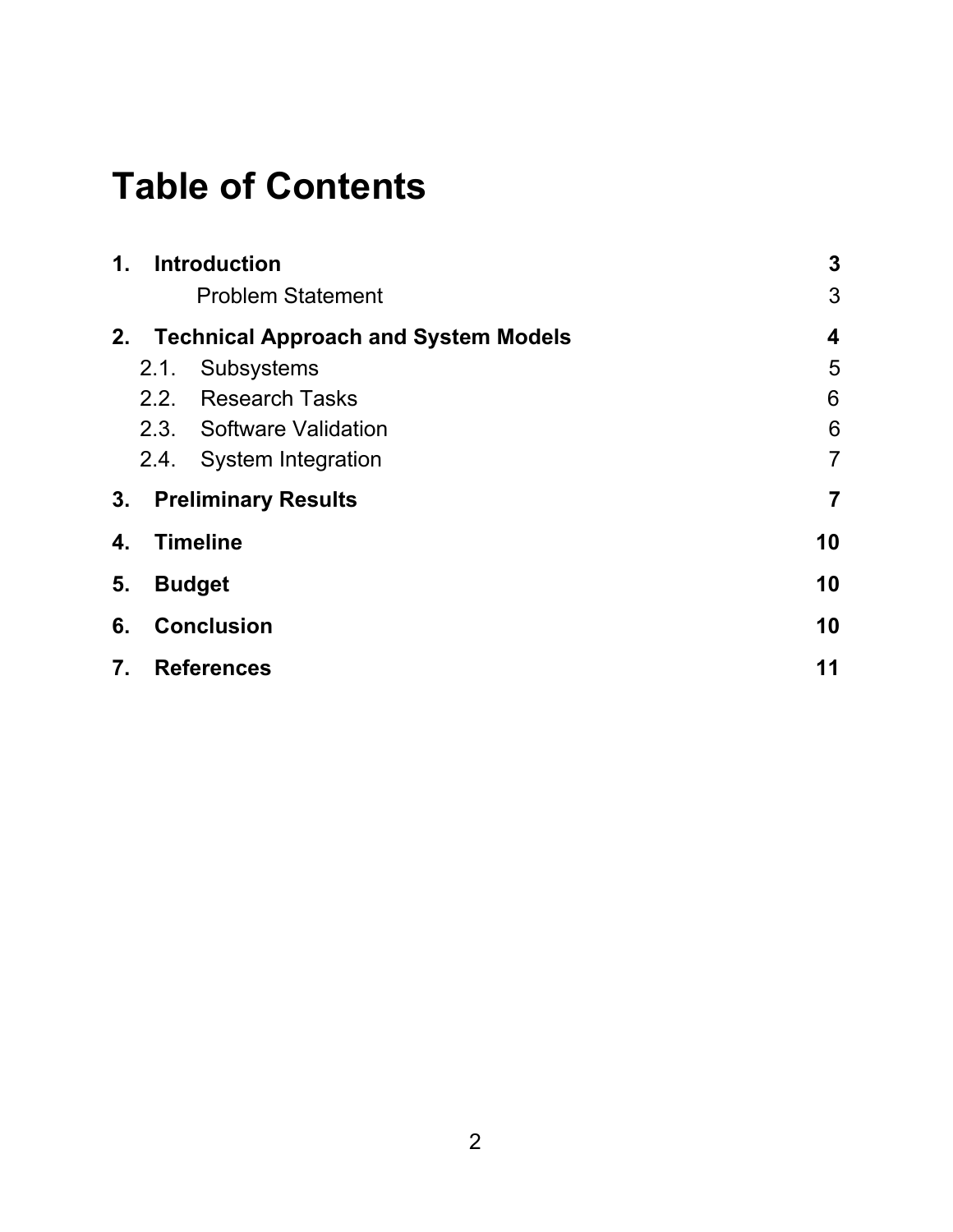#### <span id="page-2-0"></span>**1. Introduction**

Due to the continued usage of fossil fuels in order to reach increasing electricity needs, the environment is being damaged at an alarming rate. Renewable energy sources are a more environmentally friendly alternative as opposed to conventional energy sources, due to the minimal carbon footprint that is left behind; however as seen in Figure 1.1, the amount of renewable energy compared to other sources is small. Solar energy is one of these renewable sources, and one that in the near future will see a lot of growth due to it currently only accounting for an extremely small portion of all energy production as seen in Figure 1.1. The system that is being proposed is a photovoltaic (PV) micro-inverter which will be attached directly to a power grid. The advantage of a microgrid is that it allows for increased control of power distribution, reduction of power losses, and most importantly is the ability to operate without a connection to the main power grid.



Figure 1.1: World Energy Consumption (2013) [1]

# <span id="page-2-1"></span>**Problem Statement**

The signal which will be received from the solar array is a DC signal, and in order for the power grid to be able to use this signal it is required to be inverted into AC power. The PV system can be broken into two subsystems which are the DC-DC converter and DC-AC inverter. The DC-DC converter which will be used is to be a step-down buck converter in order to minimize losses. The design and implementation of both of these subsystems, as well as developing a signal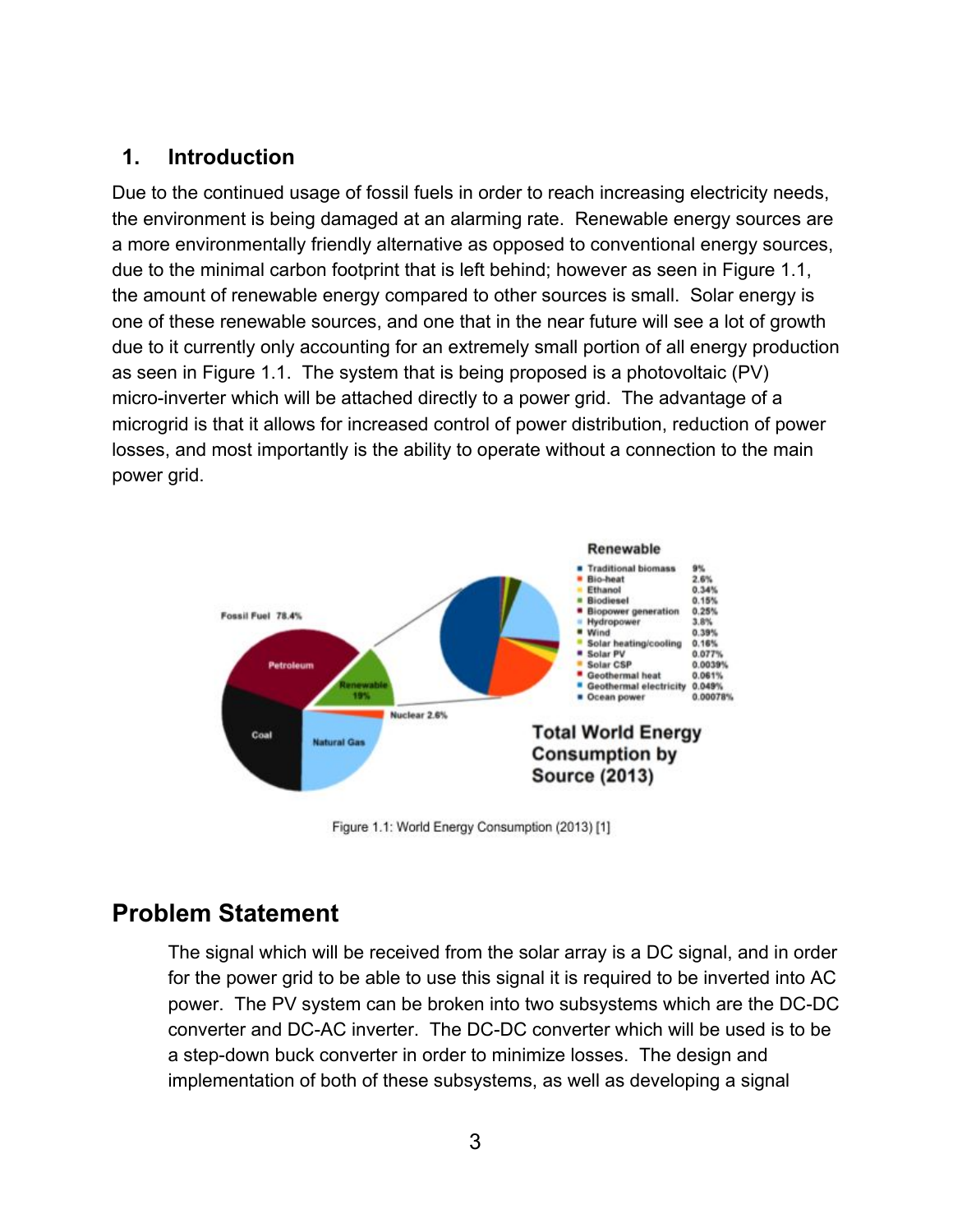tracking algorithm to ensure maximum power output, are the problems this project will explore.

<span id="page-3-0"></span>

Figure 1.2: System Overview [1]

### **2. Technical Approach and System Models**

As previously stated, the system will be broken into two basic subsystems which are the DC/DC buck converter and the DC/AC inverter. A basic block diagram which outlines the construction of the microinverter can be seen in Figure 2.1.

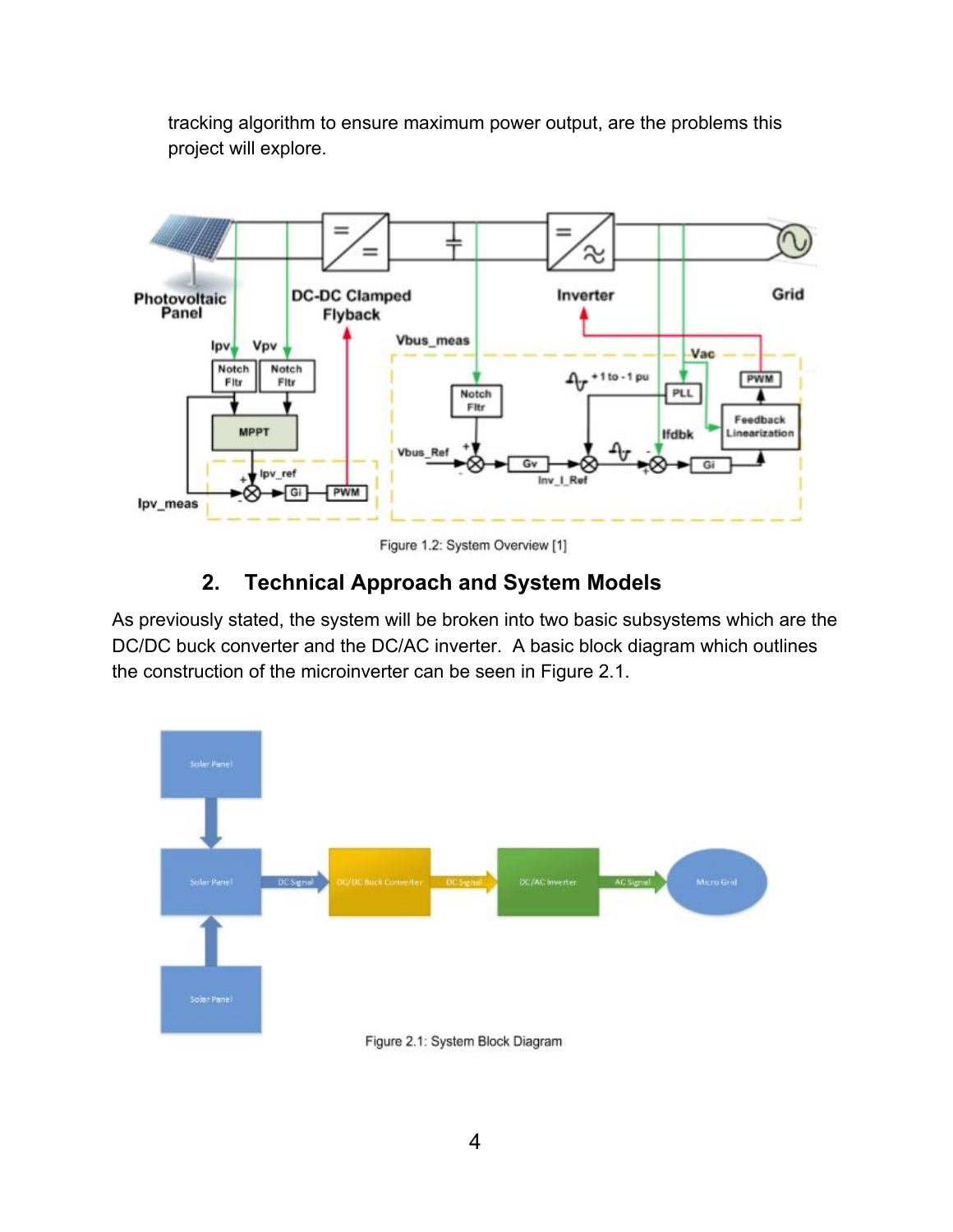#### <span id="page-4-0"></span>**2.1. Subsystems**

A DC/DC converter is to be used as the first subsystem within our design, which can be either a buck converter or a boost converter. A basic buck converter topology can be seen in Figure 2.2. Buck converters are used to step voltage levels down from one higher source level, to a lower output voltage. This voltage drop allows the buck converter to power electronics which otherwise would be overloaded by a high voltage input. An example of this stepping down can be seen in Figure 3.2.



Figure 2.2: Buck Converter [3]

Boost converters can also be utilized within this system in lieu of a buck converter, and a simple boost converter topology can be seen in Figure 2.3. A boost converter is much like its buck counterpart, however instead of stepping voltage down, the boost converter can instead boost the signal from a low voltage level to a higher one. In addition to modifying the voltage level, the DC/DC converter subsystem will be used to track the maximum power point from the source signal, which allows the system to operate at maximum efficiency.



Figure 2.3: Boost Converter [4]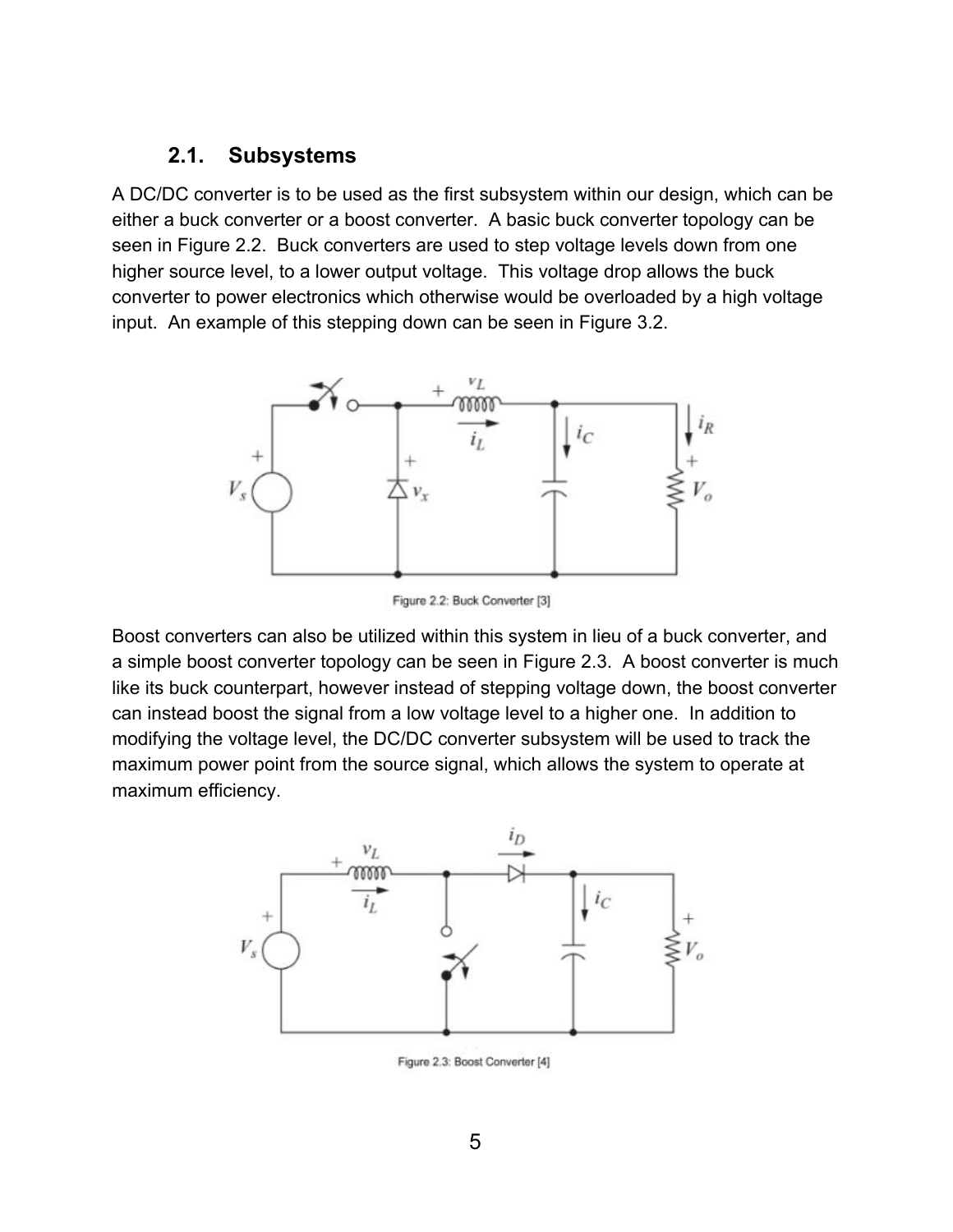<span id="page-5-0"></span>Aside from a DC/DC converter, an DC/AC inverter also is required, and a basic topology for this subsystem can be seen in Figure 2.4. The point of the DC/AC inverter is to take the modified DC signal and convert it into a signal which can be effectively used by the power grid which the system will be connected to.



Figure 2.4: DC/AC Inverter [5]

#### **2.2. Research Tasks**

- 1. Buck converter modeled in PSpice fully functional.
- 2. Design controller for tracking reference voltage.
- 3. Buck converter working with physical model.
- 4. Fully functioning inverter model in PSpice.
- 5. C2000 board operational.
- 6. Connect DC power source to buck converter and connect buck converter to inverter for final testing.

#### <span id="page-5-1"></span>**2.3. Software Validation**

PSpice will allow us to have insight on how to implement control algorithm to help track the input DC voltage coming from the solar panels.The software simulation will also allow us to see the current draw on components so we can be mindful of the circuit. Once we can confirm our PSpice model is functioning correctly, physical implementation will not be as difficult.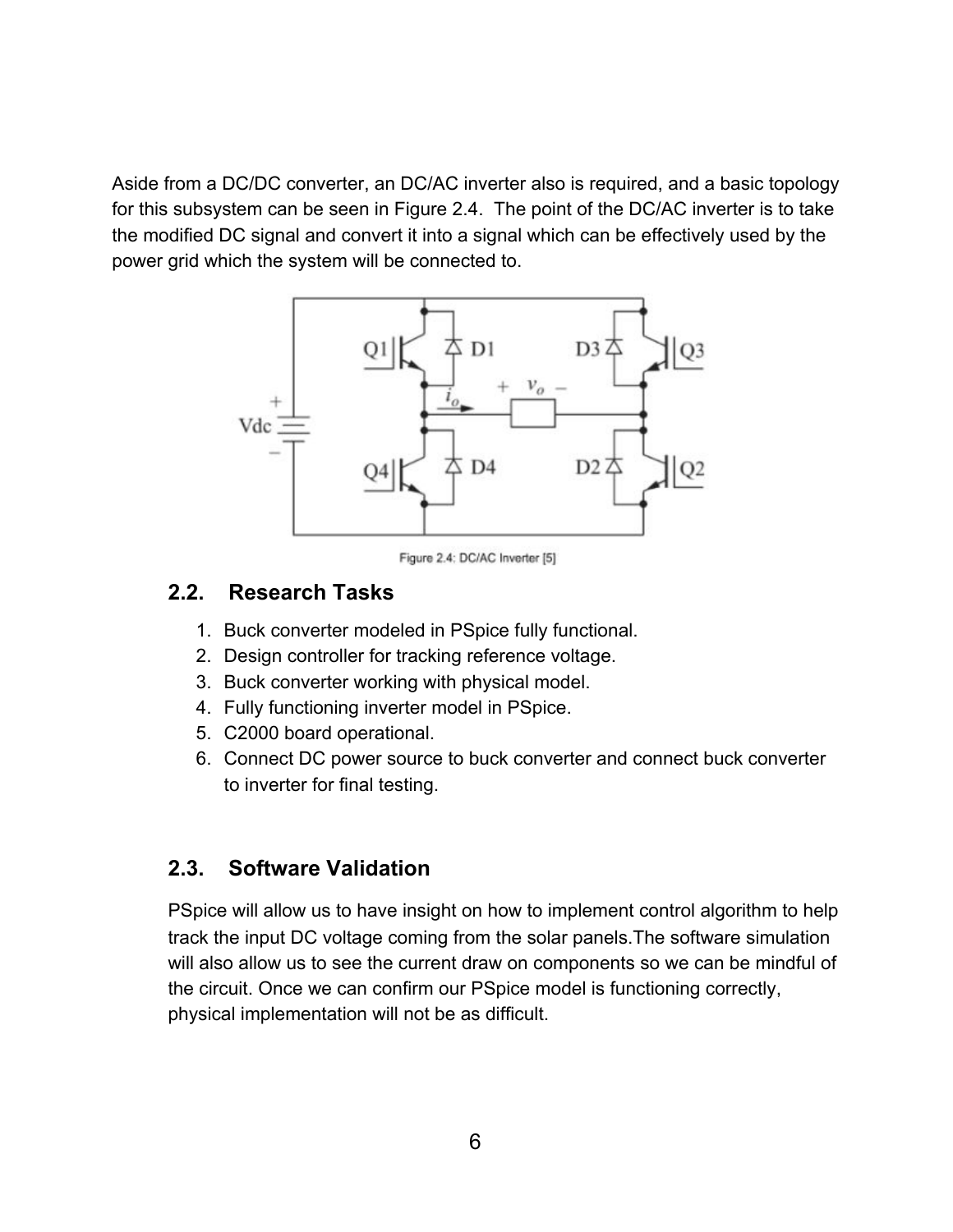# <span id="page-6-0"></span>**2.4. System Integration**

Input voltage in the real system comes from an array of solar panels, however for testing purposes a DC source is planned to be used. This input can be fed into our DC/DC converter, where the control algorithm helps track the simulated variable input minimizing power loss. The stepped down voltage then goes through a boost converter to step up the voltage to become usable for heavy load. The DC signal then passes through the C2000 Inverter, as seen below in Figure 2.3, which results in an AC output in single phase.

<span id="page-6-1"></span>

Figure 2.3: C2000 Board [2]

## **3. Preliminary Results**

Recreating the circuit shown in figure [3.1] on page 316 in Daniel Hart's *Power Electronics* [6], we were able to obtain an output voltage in similar fashion to the output voltage shown below in figure [3.3]. This confirms the circuit we built is close to how it is being used in the power electronics book. Once the output is consistent with input changes, we can continue moving forward with implementation onto a breadboard.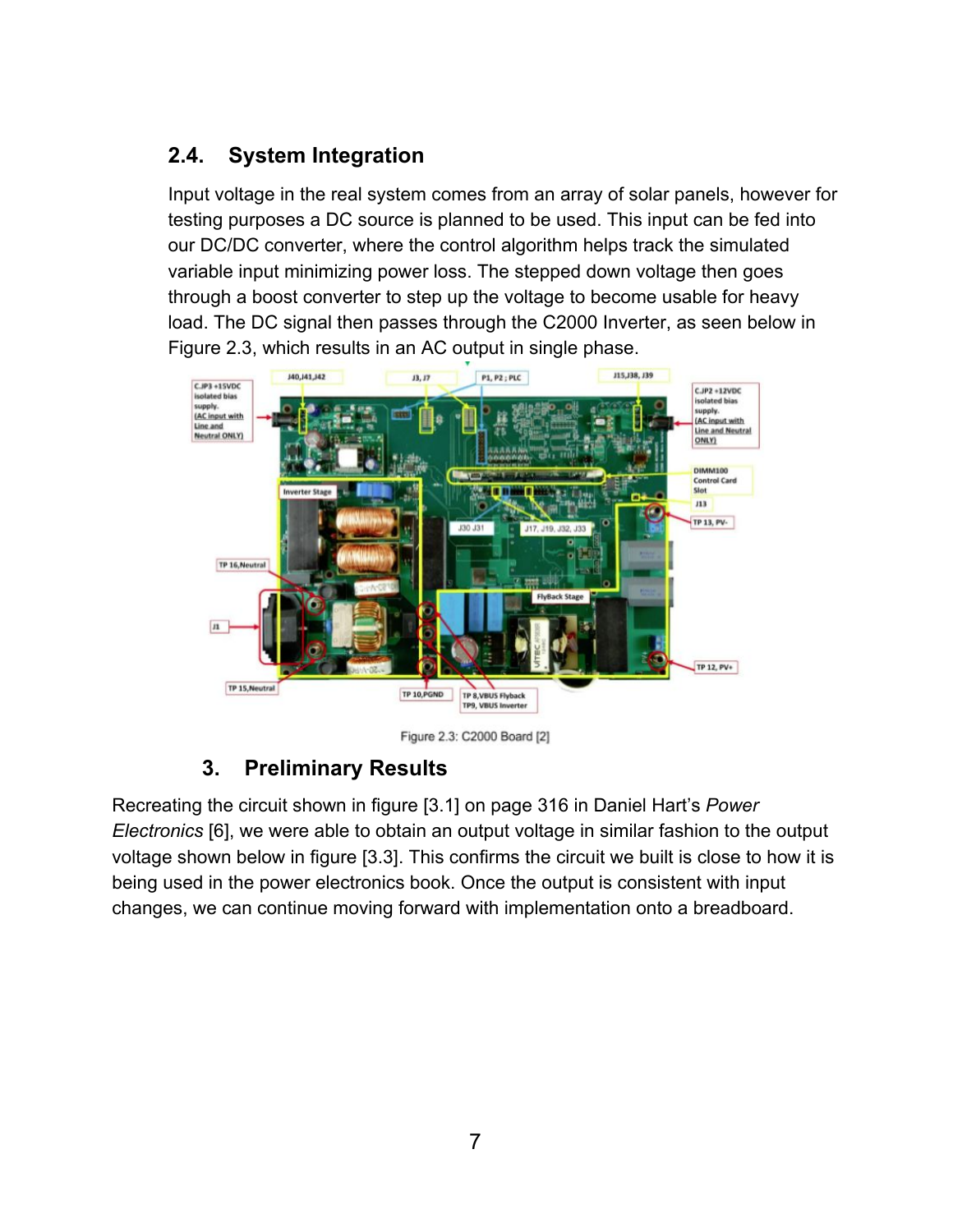

Figure 3.1: Buck Converter with Compensator in Pspice

In figure [3.1], we are recreating the buck converter with compensator that is on page 316 of *Power Electronics.* Some of the parts were not in the general library but can be found in the following libraries:

- ETABLE parts can be found the ABM library folder.
- TCLOSE switch can be found in the Eval library folder.
- Sbreak S1 switch can be found in the Breakout library folder.

The Buck converter with compensator from the book did not behave how we initially believed it would. The output of the system gave us a voltage higher than the reference voltage which is not ideal. The output should be matching the input voltage to the lower reference voltage by recreating the signal using the saw-tooth PWM generator located at the bottom side of the circuit. The purpose of the saw-tooth signal is to compare the input with the reference voltage and recreate the reference signal, using the input signal.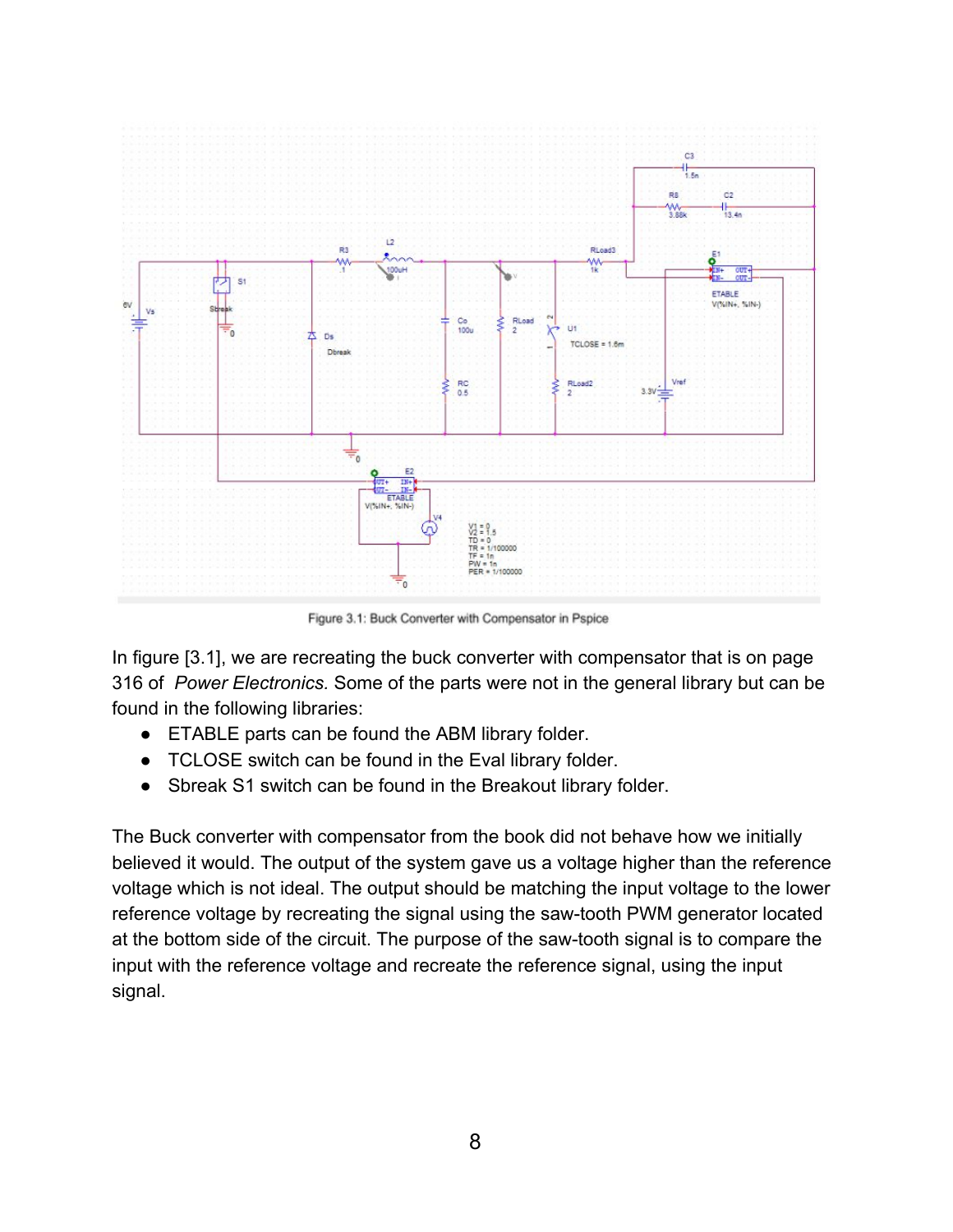



The load change shown in the figure above is shown when a switch is closed at 1.5ms after the circuit becomes active. The switch closing provides additional load to the circuit represented by the 2 ohm resistor the switch is connected to in figure [2.2]. The problem we encountered with the circuit shown on page 316 in *Power Electronics* is that the circuit does not track the reference voltage for the output. The goal of this circuit is to take a DC input and match its DC output to a reference voltage. The model is using an input voltage of 6 V and a reference voltage of 3.3 V. In figure [3.2], the PSpice model does not have the output track the reference voltage because it is giving an output of



Figure 3.3: Expected Output Voltage [6]

approximately 4.8 V. We are moving forward with our PSpice model by modifying the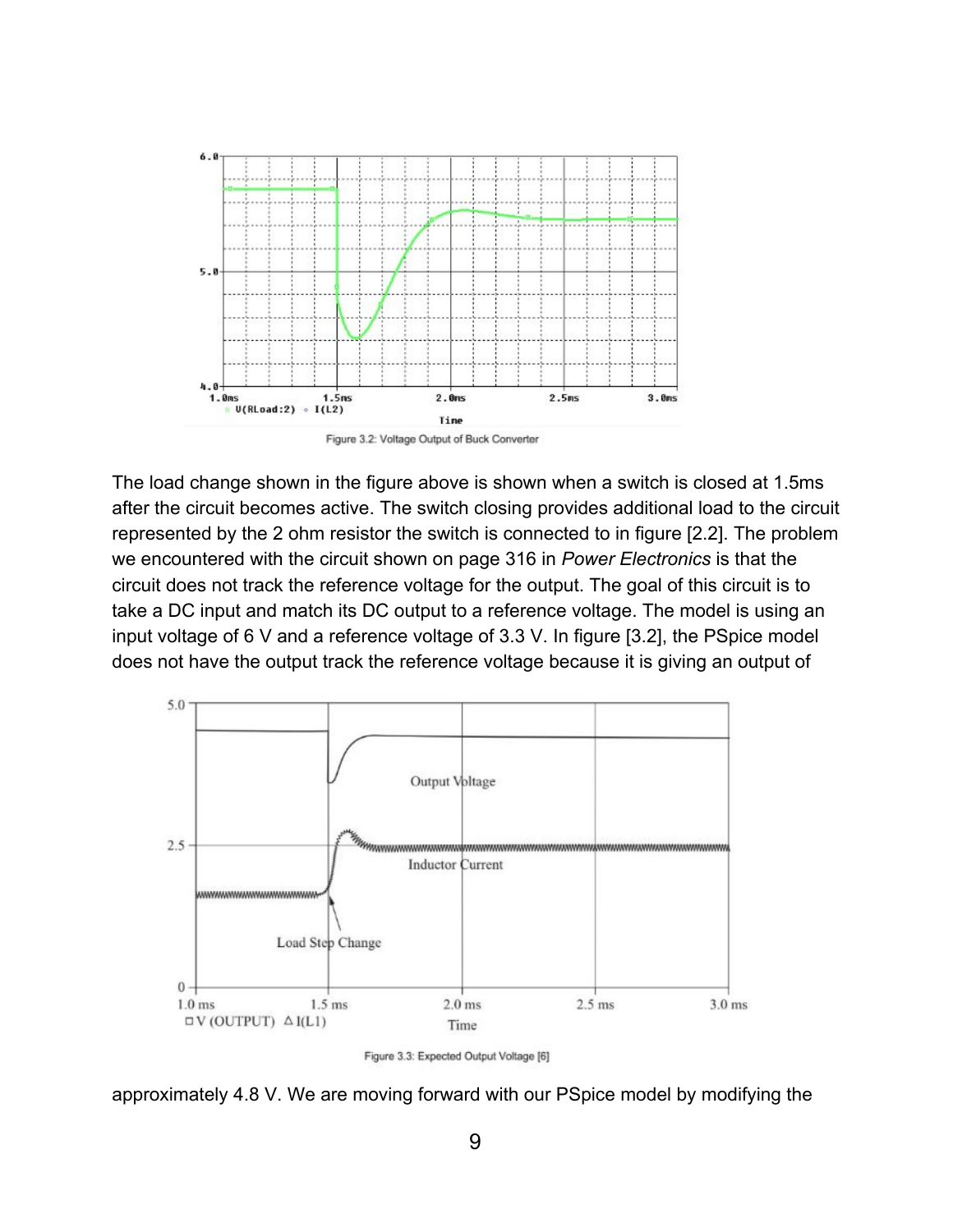way the *Power Electronics'* circuit handles the reference voltage. Adding a buffer voltage to the input of the comparator should keep all the values in the range of the saw tooth generated pwm. This will give the system a more robust way to track the input voltage.

## <span id="page-9-0"></span>**4. Timeline**

| November & December | PSpice model fully functioning for buck<br>converter with controller.<br>Set up website                  |  |
|---------------------|----------------------------------------------------------------------------------------------------------|--|
| January             | Model Boost Converter in PSpice                                                                          |  |
| <b>February</b>     | Model Inverter in PSpice and implement<br>buck, boost and inverter on breadboard.                        |  |
| <b>March</b>        | Refine physical design and explore<br>possibility of implementing 3 phase as<br>an output of our system. |  |
|                     | Finalize physical design                                                                                 |  |

# <span id="page-9-1"></span>**5. Budget**

The buck converter cost about \$200, the boost converter costs about \$30, and the C2000 inverter cost \$800. We will be using the DC power source in lab to simulate the solar panels, rather than using them so that we do not have to buy solar panels. Software such as MATLAB/Simulink and Pspice is also needed, however these tools are provided and common amongst the industry.

## <span id="page-9-2"></span>**6. Conclusion**

Due to the environmental impact of finite fossil fuels on our atmosphere, it is imperative that we take the necessary steps towards sustainable energy sources such as solar power. Our system improves power efficiency in microgrids with its precise variable input tracking. This helps prevent power loss through tracking. Better power efficiency makes implementing solar microgrids much more desirable than fossil fuel generator alternatives.